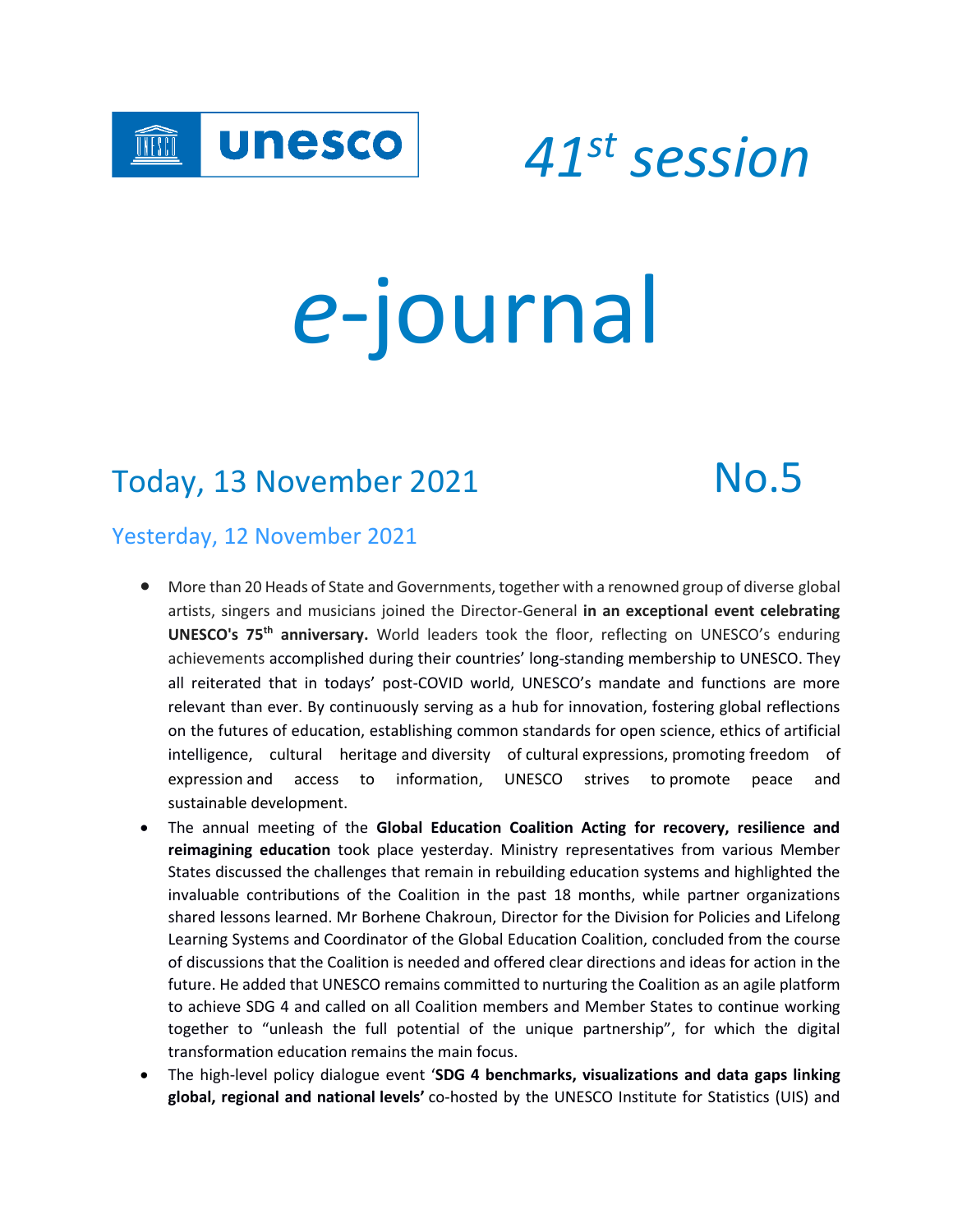the Global Education Monitoring (GEM) Report took place today. During this high-level event, education policy makers from Bangladesh, Senegal and the European Commission reflected on key developments on the setting of national benchmarks for SDG 4. Framing the discussion was the latest findings and analysis from the UIS's new [observatory on benchmarks,](https://geo.uis.unesco.org/sdg-benchmarks) which will be a focal point on the follow-up process. With national benchmark values submitted by 39% of countries, the representatives provided insights into ongoing efforts to accelerate progress towards the development of the national benchmarks and how this new processes has been shaping policy priorities and reforms. A [recording](https://en.unesco.org/gem-report/events/2021/sdg-4-benchmarks-visualizations-and-data-gaps-linking-global-regional-and-national-0) of the session will be available shortly on the GEM Report's website.

• On 11 November 2021, during the plenary session, members of the Latin American and the Caribbean Group (GRULAC) elected three new members of the Governing Council of the UNESCO International Institute for Higher Education in Latin America and the Caribbean (IESALC). Representatives of Cuba, Honduras and Jamaica will take office for a four-year term.

#### Monday 15 November 2021

- **The ceremony for the 2020 Carlos J. Finlay UNESCO Prize for Microbiology** will take place from 13:00 to 14:30 at Room X and will be followed by a reception from 14:30 - 15:30 at Bar des Conferences. This a biennial scientific prize was established by the Government of Cuba together with UNESCO to acknowledge the importance of microbiology for human health and to honour one of the most important microbiologists in history. Finlay was a Cuban epidemiologist who made an outstanding contribution in the field of microbiology, specifically on yellow fever. The prize is awarded in odd years during the UNESCO General Conference and since the first prize in 1980, it rewards the efforts of individuals, or institutions, non-governmental organizations, or other entities, which through research and development, have made an outstanding contribution to the field of microbiology and its applications. Through awarding this prize, the Government of Cuba and UNESCO aim to encourage research and development of Microbiology.
- The **Fit for Life Official Launch Event** will take place from 13:15 to 15:00 at the Restaurant on the 7<sup>th</sup> floor. "Fit for Life" is designed to accelerate COVID-19 recovery and enhance the well-being of youth through smart investments in sport as a driver of health, education and equality outcomes from policy to practice. This side event presents a unique opportunity to learn about the planned activities within "Fit for Life", as well as emergent findings from UNESCO's survey on quality physical education. Representatives of Member States, athletes, young leaders and high-level personalities will be invited to provide testimonials on the power of sport and to engage in a series of panel discussions. Member States and interested partners will learn how they can join this new initiative.
- The **Award Ceremony of the 2021 edition of the UNESCO-Russia Mendeleev International Prize in the Basic Sciences** will take place from 19:30 to 21:00 in Room and [webcast will be available.](http://webcast.unesco.org/events/2021-11-Mendeleiev-Prize/) This award was established as a follow-up of the International Year of the Periodic Table of Chemical Elements in 2019 to foster scientific progress, science popularization and international cooperation in the basic sciences. It honours the remarkable scientific heritage of Dimitri Mendeleev, father of the Periodic Table, whose work was fundamental to the development of chemistry, physics, biology, aeronautics, hydrodynamics, meteorology and astronomy as well as what is now termed sustainable development.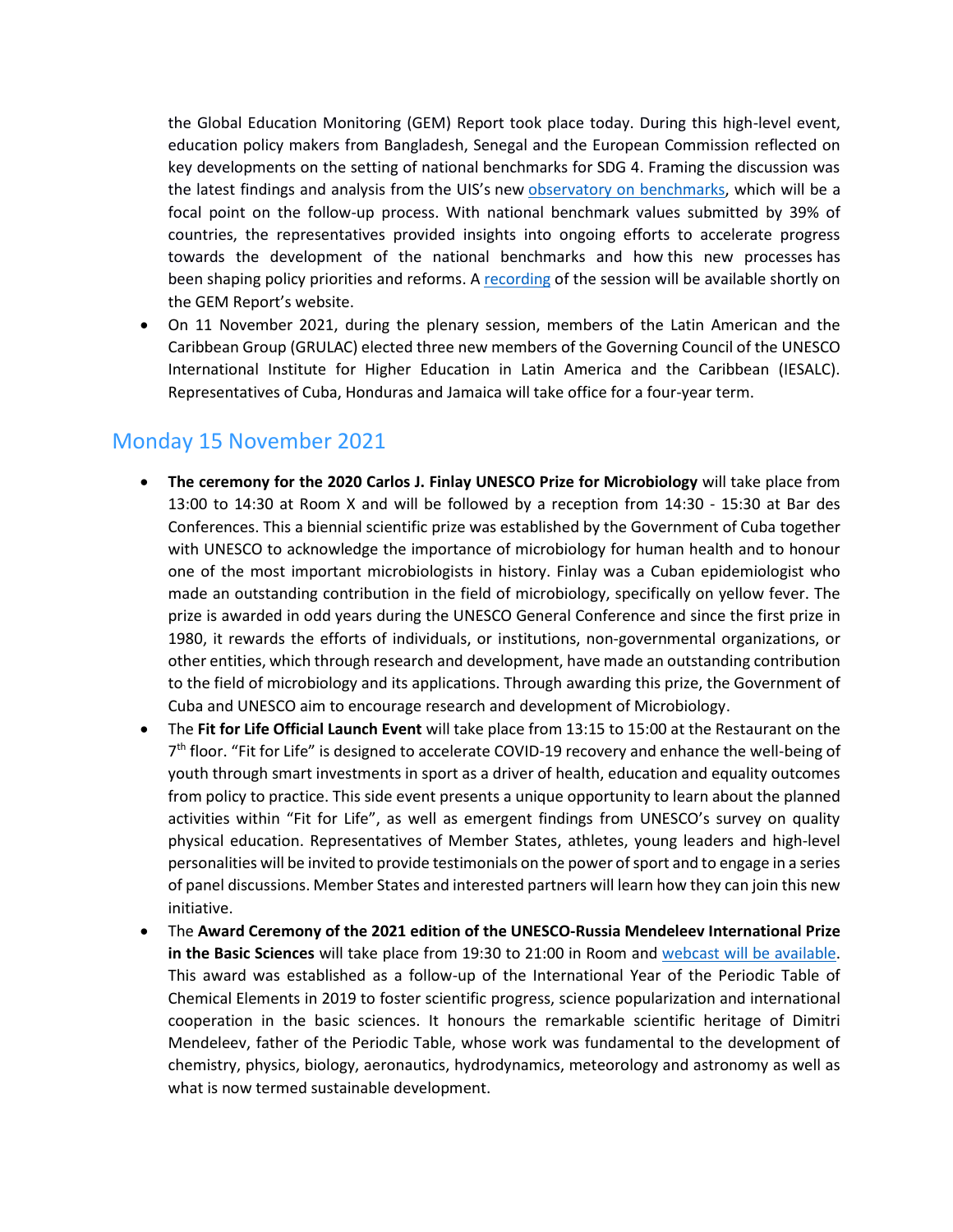The election of Members of the Executive Board will take place on Wednesday 17 November 2021 in Room V from 09:00 to 13:00.

# Schedule of meetings

#### Today - Saturday, 13 November 2021

| Time       | Organ                                                                                                                                                                                                                                                                        | Room         |
|------------|------------------------------------------------------------------------------------------------------------------------------------------------------------------------------------------------------------------------------------------------------------------------------|--------------|
| 10:00 a.m. |                                                                                                                                                                                                                                                                              |              |
|            | <b>Plenary Meeting</b>                                                                                                                                                                                                                                                       |              |
|            | <b>General Policy Debate continued</b>                                                                                                                                                                                                                                       |              |
|            | <b>ED Commission</b>                                                                                                                                                                                                                                                         | $\mathbf{I}$ |
|            | <b>Fourth Meeting</b>                                                                                                                                                                                                                                                        |              |
|            | Item 8.3 Preliminary study on the technical and legal aspects of<br>the suitability of revising the 1974 Recommendation concerning<br>Education for International Understanding, Cooperation and<br>Peace and Education relating to Human Rights and Fundamental<br>Freedoms |              |
|            | Item 9.2 Consolidated report on the implementation of the 1974<br>Recommendation concerning Education for International<br>Understanding, Cooperation and Peace and Education relating<br>to Human Rights and Fundamental Freedoms                                           |              |
|            | Item 5.6 Towards a gobal classification framework for teacher<br>policy dialogue - Developing an international Standard<br>Classification for teacher training programmes (ISCED-T)                                                                                          |              |
|            | Item 9.3 Consolidated report on the implementation by Member<br>States of the 1978 Revised Recommendation concerning the<br>International Standardization of Educational Statistics                                                                                          |              |
|            | Item 9. 1 Summary of the reports received from Member States<br>on the measures taken to implement the 1960 Convention and<br>Recommendation against discrimination in education                                                                                             |              |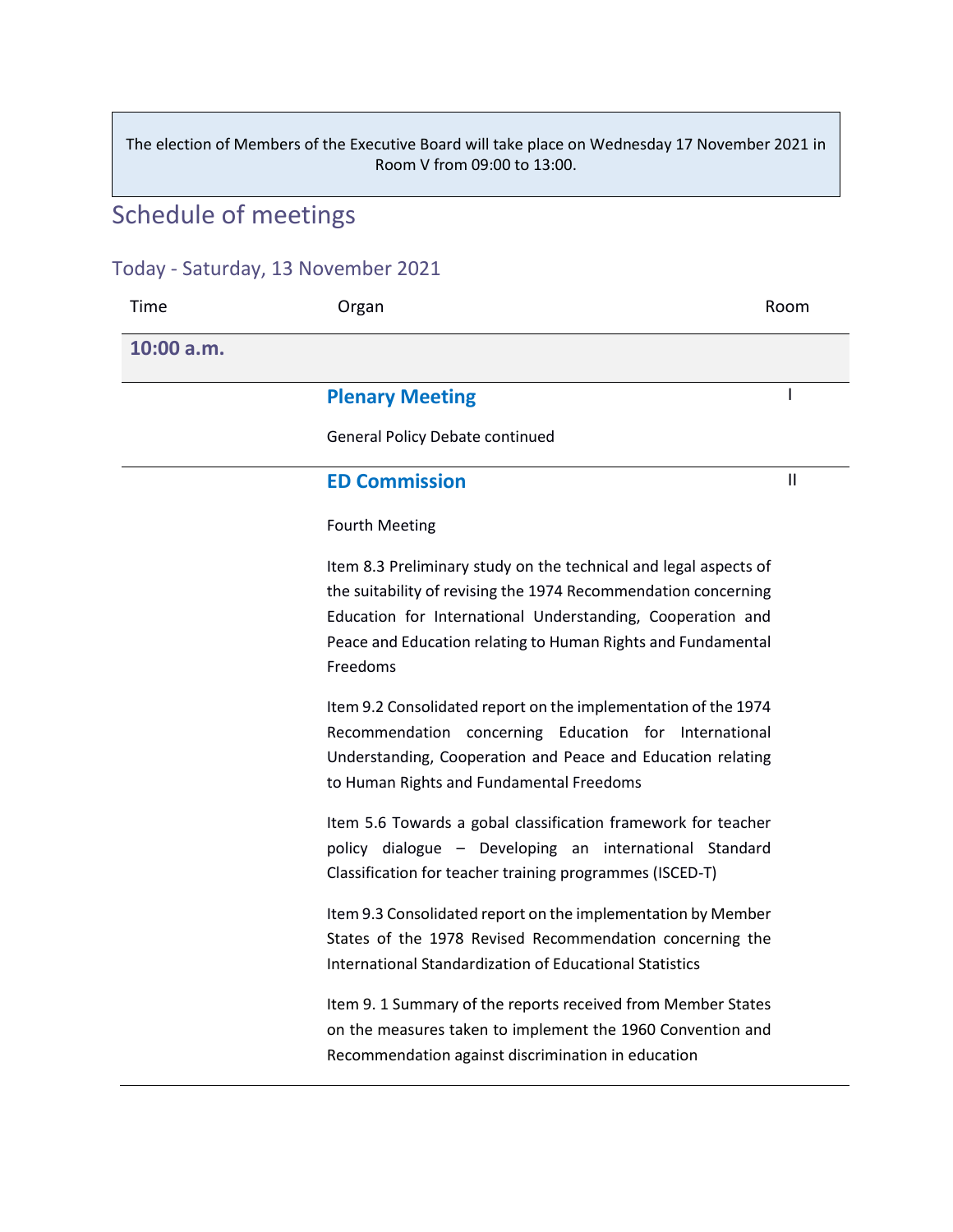Item 5.5 Revised Statutes of the International Bureau of Education (IBE)

Item 5.18 Revision to the Statutes of the UNESCO International Institute for Higher Education in Latin America and the Caribbean (IESALC)

Item 5.19 Revision to the Statutes of the UNESCO Institute for Statistics (UIS)

Presentation of the reports of the 8 education-related category 1 institutes

#### **APX Commission**

XI

Fifth Meeting

11.4 Report by the Director-General on the state of the Medical Benefits Fund (MBF)

11.5 Report by the Director-General on the implementation of the Human Resources Management Strategy 2017-2022

11.6 Recommendations of the Executive Board on Geographical Distribution

#### **NOM Committee**

IV

Fourth Meeting

Item 1.4 Election of the President and Vice-Presidents of the General Conference and of the Chairpersons, Vice-Chairpersons and Rapporteurs of the commissions and committees

Item 14.1 Election of Members of the Executive Board

Item 14.2 to 14.15 Elections of Members of Headquarters Committee, Legal Committee and other subsidiary organs of the General Conference.

#### **3:00 p.m.**

#### **ED Commission** III